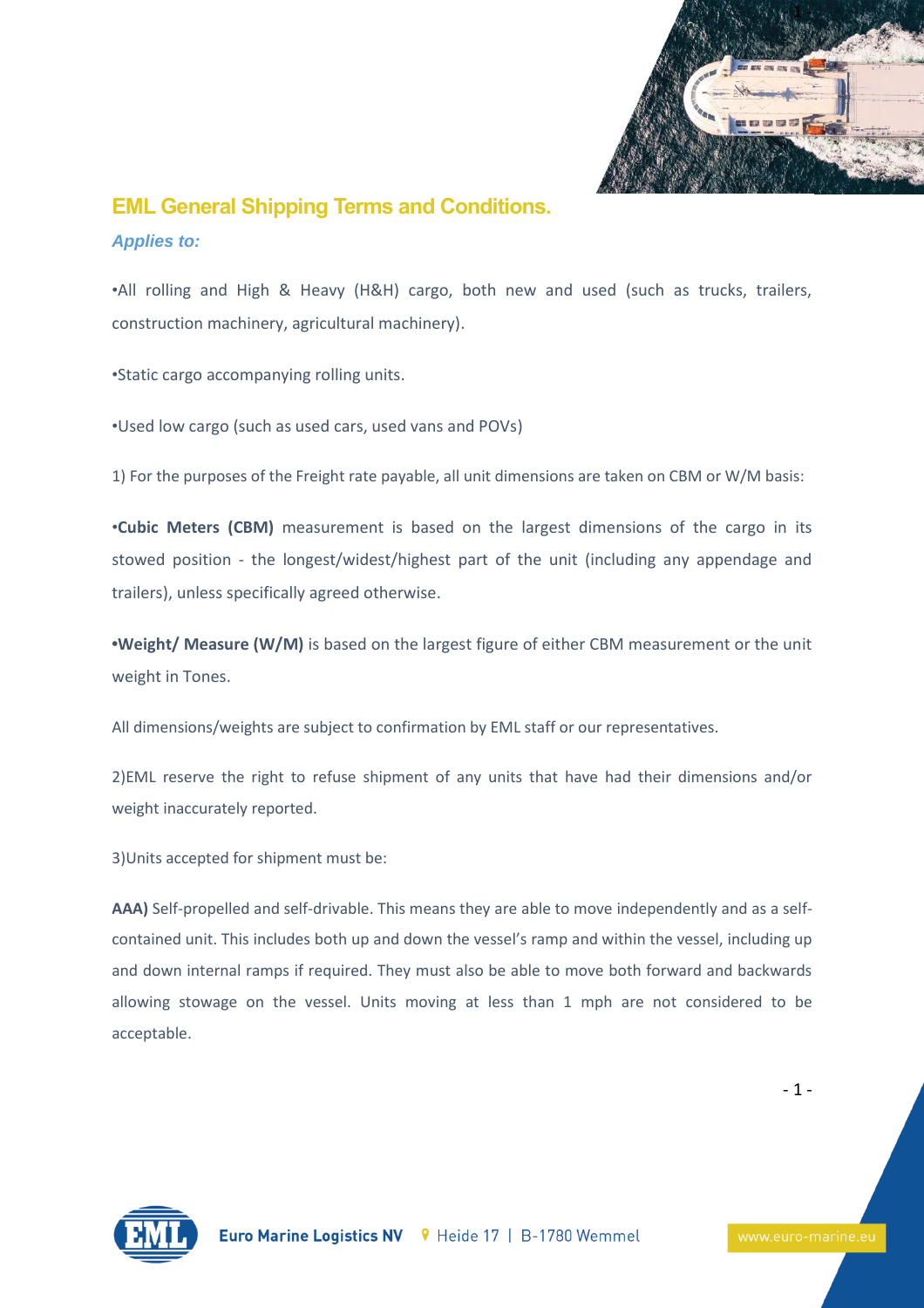

Units not designed to be self-propelled or self-drivable, i.e. trailers, are exempt from the selfpropelled / self-drivable conditions. However any braking systems must be in good working order.

**BBB)** In good working order. For the entire duration of a shipment, until received by the shipper (including discharge and transshipments), Units must:

•Be free of oil and fluid leaks including engine oil, hydraulic oil, brake fluids etc

•Be capable of starting without outside assistance.

•Have working and adequate brakes.

•Have operational steering.

In the event of a unit not meeting these conditions, EML reserve the right to refuse shipment of the unit. EML staff, or our representatives, have the final decision if a unit can be shipped.

In the event a unit fails to meet the above conditions, during transshipment or during discharge, EML reserve the right to order 3rd party assistance to allow the discharge of the unit at the shipper's cost and risk of damage to the unit. If a non-working unit cannot be made workable during the normal discharge period of the vessel, EML reserves the right to sail with the unit still on board. In such a scenario the shipper is responsible to ensure the unit can be made workable and safe to discharge at the next port of discharge. Furthermore the shipper is responsible for all costs involved with fixing the unit, extra discharge costs and transport back to the original port of discharge.

If any unit is seen or suspected as a fire risk either prior to during loading EML have the right to discharge the unit immediately (at POL) and refuse shipment. All costs subsequently incurred will be for the account of the shipper.

4)We recommend that written operational instructions for the unit are placed close to the driving position, to ensure correct operation by the stevedores. Such instructions may include information